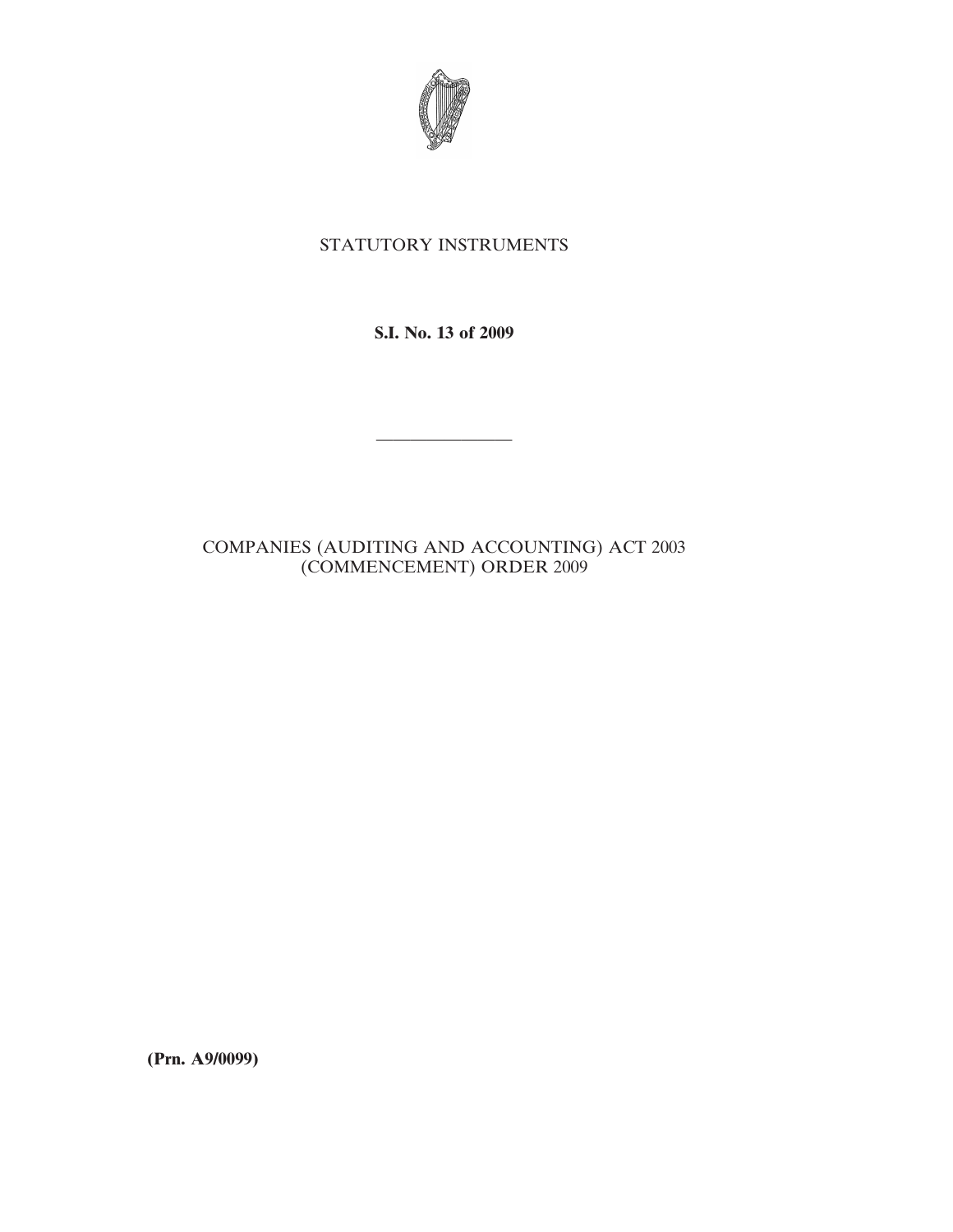## COMPANIES (AUDITING AND ACCOUNTING) ACT 2003 (COMMENCEMENT) ORDER 2009

I, MARY COUGHLAN, Minister for Enterprise, Trade and Employment, in exercise of the powers conferred on me by section 2 of the Companies (Auditing and Accounting) Act 2003 (No. 44 of 2003), hereby order as follows:

1. This Order may be cited as the Companies (Auditing and Accounting) Act 2003 (Commencement) Order 2009.

2. The 27th day of January 2009 is appointed as the day upon which section 36 of the Companies (Auditing and Accounting) Act 2003 (No. 44 of 2003) shall come into operation.



GIVEN under my Official Seal, 27 January 2009

> MARY COUGHLAN. Minister for Enterprise, Trade and Employment.

*Notice of the making of this Statutory Instrument was published in "Iris Oifigiu´il" of* 30*th January*, 2009.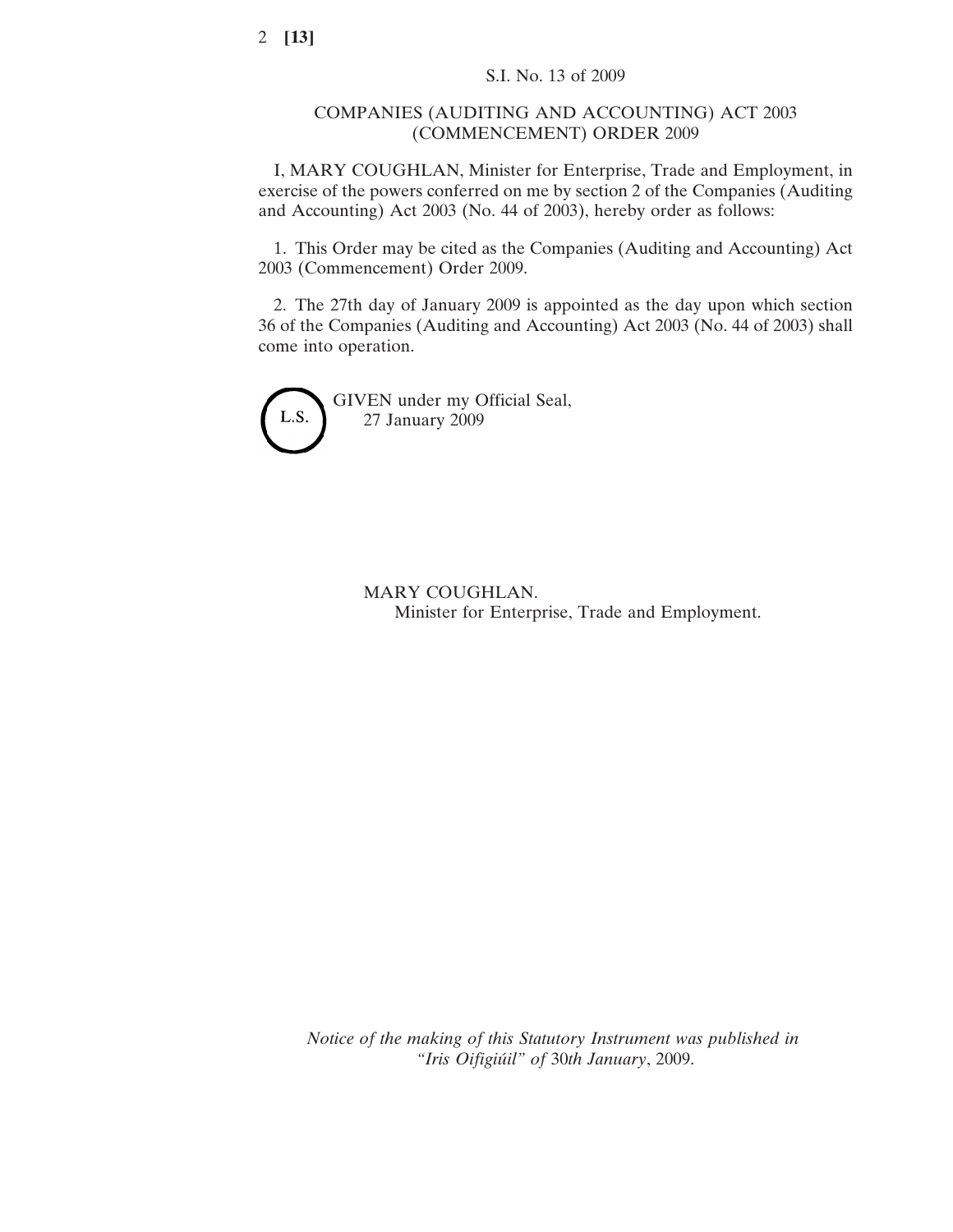## EXPLANATORY NOTE

*(This note is not part of the Instrument and does not purport to be a legal interpretation).*

This Order fixes 27 January 2009 as the date on which section 36 of the Act comes into operation. This provision allows for statutory backing for disciplinary procedures of prescribed accountancy bodies.